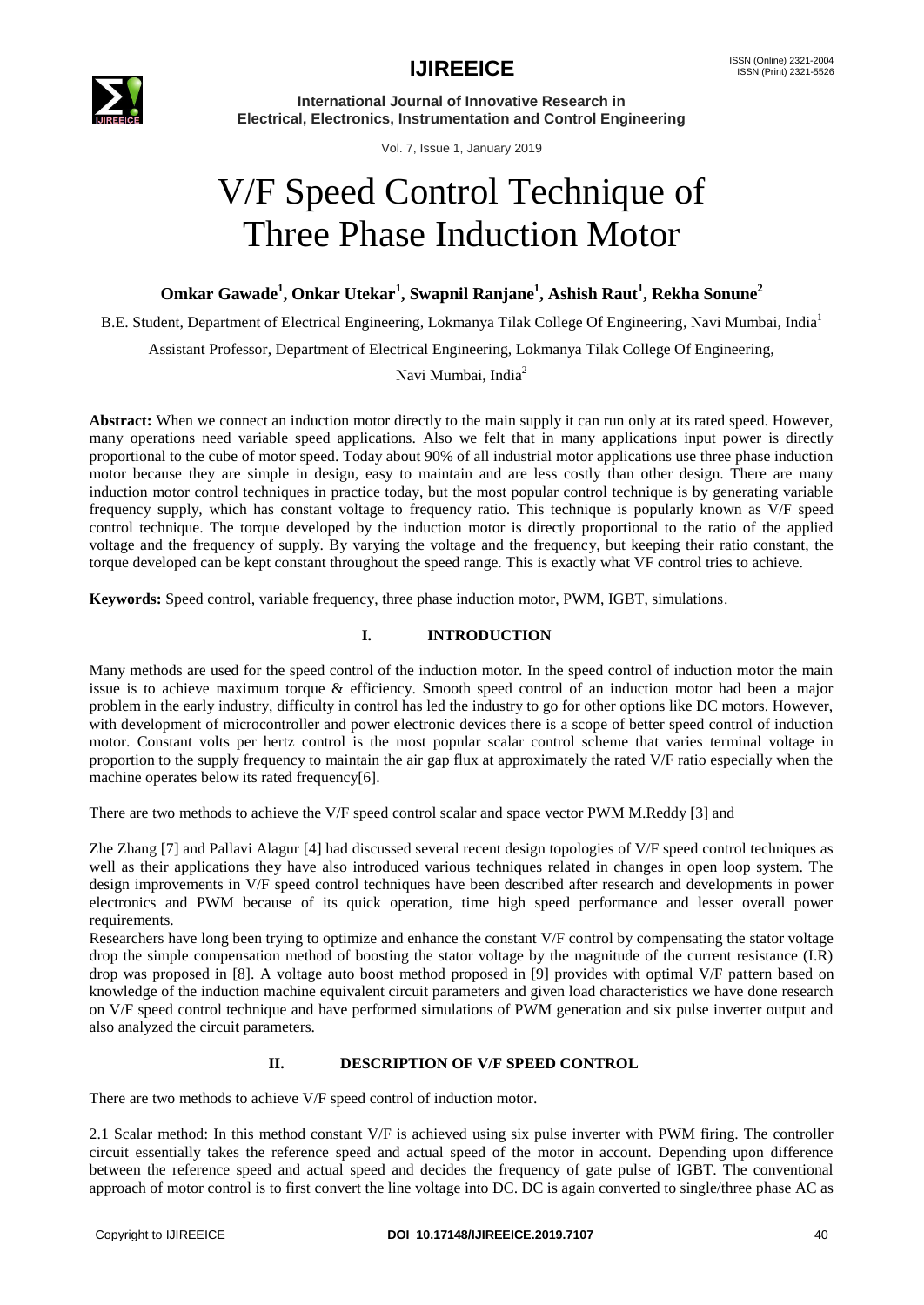## **IJIREEICE** ISSN (Online) 2321-2004



**International Journal of Innovative Research in Electrical, Electronics, Instrumentation and Control Engineering**

Vol. 7, Issue 1, January 2019

per load requirements. The output voltage, frequency or both of inverter can be controlled by the application of power electronics and microcontroller.

2.2 Space Vector method: Space Vector Modulation (SVM) Technique was originally developed as a vector approach to Pulse Width Modulation (PWM) for three- phase inverters. It is a more sophisticated technique for generating sine wave that provides a higher voltage to the motor with lower total harmonic distortion [10]. It gives a higher output Voltage for the same dc-bus voltage, lower switching losses, and better harmonic performance. Generally open-loop systems use V/F control which is used to a large number of applications where the basic need is to vary the motor speed and control the motor efficiently. It is also simple to implement and cost effective. The advantage of using V/F for speed control of three phase induction motor is as follows [2]:

The current required at the starting is reduced.

The motor runs more in stable region. Instead of simply running at its base rated speed the motor can be run typically from 5% of the synchronous speed up to the base speed. The torque generated by the motor can be kept constant throughout this region.

● We can drive the motor beyond the base speed by increasing the frequency further. However, the applied voltage cannot be increased beyond the rated voltage. Therefore, only the frequency can be increased, which results in the reduction of torque. Above the base speed, the factors governing torque become complex.

By changing the supply frequency to the motor with respect to time we can control the acceleration and deceleration of the motor.

#### **III. OPERATION**

Fig.1 shows the overall block diagram of the V/f speed control Induction Motor module. The main three phase supply is rectified by using a diode bridge rectifier. The ripple on the DC voltage is filtered by appropriate filter arrangement. The filtered DC voltage is connected to the IGBT based 3 phase inverter. The inverter output is controlled by PWM gating signal obtained by microcontroller. By varying PWM signal we get required speed control as we obtain Variable frequency but constant V/f ratio at inverter output.

A potentiometer connected to analog input of microcontroller is used to vary the PWM signal and thus speed of motor. The PWM outputs are generated by on-chip hardware modules on the microcontroller. These are used to drive the IGBT drivers through optoisolators. IGBT driver receives gating signal from microcontroller through optoisolators, which in turn drives IGBT by appropriate signal amplification.

Overvoltage and overcurrent protection can be provided by using controller logic which compares stepped down voltage of DC bus with reference standard voltage; In case of fault microcontroller stops the operation.

Direction of rotation of Motor can also be changed by microcontroller. On giving reverse signal to microcontroller it will just interchange PWM output for any two phases after some delay.



Fig.1: Block diagram of V/F speed control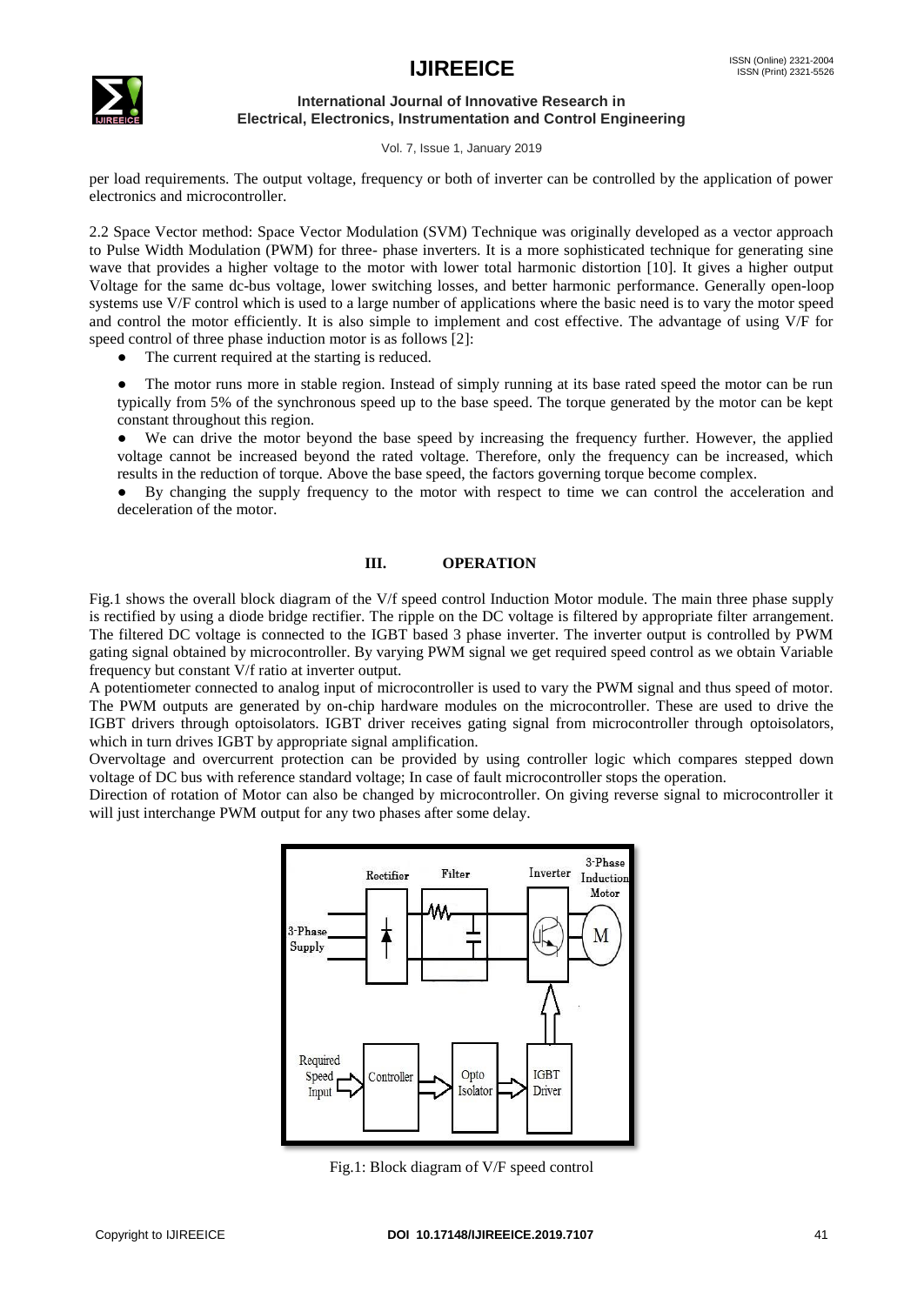

#### **International Journal of Innovative Research in Electrical, Electronics, Instrumentation and Control Engineering**

Vol. 7, Issue 1, January 2019

#### **IV. SIMULATION MODEL**

Simulation model of Inverter model is shown in Fig.2. Six IGBTs are used to form a six pulse Inverter circuit. 180° mode of operation is used where each switch conduct for 180° of cycle. IGBT pair in each arm i.e. S1, S4; S3, S6 and S5, S2 are turned on with a time interval of 180°. It means that S1 conduct for 180° and S4 for the next 180° of a cycle. Switch in the upper group i.e. S1, S3, S5 conduct at an interval of  $120^{\circ}$ . It implies that if S1 is fired at  $\omega t = 0^{\circ}$ , then S3 must be fired at  $\omega t = 120^\circ$  and S5 at  $\omega t = 240^\circ$ . Similarly lower group of switches are fired. For our application we require variable voltage as well as variable frequency at output of inverter. This is achieved by using PWM firing scheme. RL equivalent load of Induction motor is connected at output. Antiparallel diodes are connected across each IGBT to provide path for inductor current to flow and protect IGBT. Simulation model of Sinusoidal PWM for Inverter firing is shown in FIg.3 Three sinusoidal signals of 50 Hz frequency with 120° phase difference between them are used as modulating signals. Saw tooth waveform of 1 KHz frequency is used as carrier signal for PWM. This produces three PWM outputs to be used as firing pulses for upper group of inverter switches. NOT operation is done on this three PWM outputs to get firing pulses for lower group of inverter switches. For RL equivalent load of Induction motor simulation is performed and voltage and current output across load phase is observed.



Fig.2: Simulation model of Inverter model with equivalent motor load



Fig.3: Simulation model of Sinusoidal PWM for Inverter firing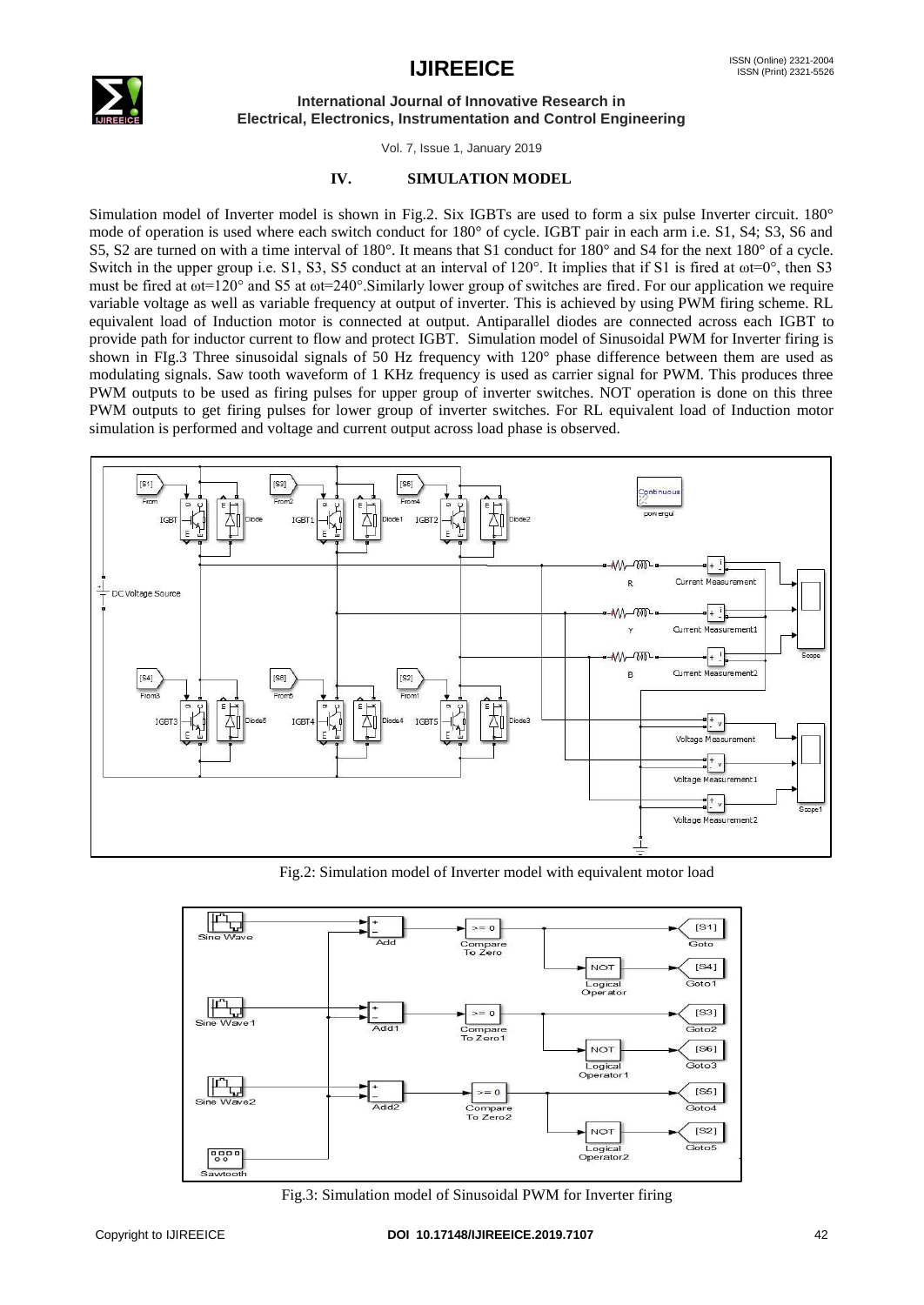# **IJIREEICE** ISSN (Online) 2321-2004



#### **International Journal of Innovative Research in Electrical, Electronics, Instrumentation and Control Engineering**

Vol. 7, Issue 1, January 2019

Sinusoidal signals are compared with saw tooth signal, when they are equal output is toggled. This gives corresponding PWM output. Since three sinusoidal signals are used with 120° phase difference as modulating signals, we get three PWM outputs phase shifted by 120° from each other. This three PWM outputs are given to upper group of inverter switches which is shown in fig.4. NOT operation on this PWM outputs gives firing logic for lower group inverter switches. First sinusoidal signal compared with saw tooth gives first PWM which is given to S1 switch. This PWM after performing NOT operation is used to fire corresponding lower group inverter switch i.e.S4. Similarly firing for other inverter switches is obtained. By varying amplitude of saw tooth signal duty cycle of PWM output can be controlled.



Fig.4: PWM output waveform for upper group inverter switches



Fig.5: Voltage output waveform across inverter with RL load

Voltage output across each phase of load connected to inverter output is shown in fig.5 Frequency of output voltage is same as frequency of modulating sinusoidal signal i.e. 50 Hz. Average voltage can be controlled by varying duty cycle of PWM signal and thus by saw tooth signal amplitude. Filters are used in practical application to smooth the voltage waveform and to remove harmonics.

Fig.5 Voltage output waveform across inverter with RL load Current output across each phase of load connected to inverter output is shown in Fig.6 Due to inductance of load, current waveform is smooth sinusoidal. Induction motor consists of coils thus has inductance. Inductance with its property to oppose change in current acts as filter.